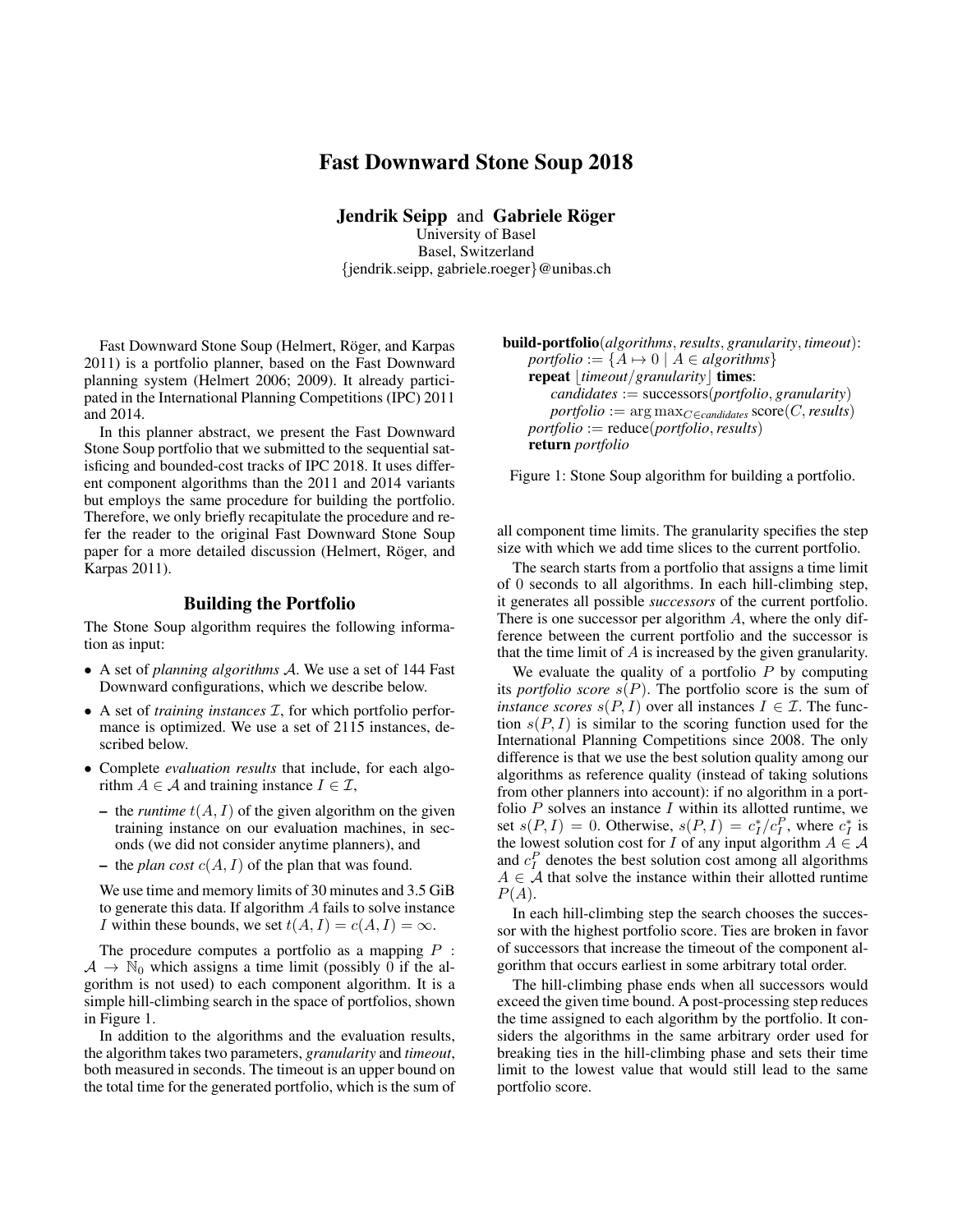# Training Benchmark Set

Our set of training instances consists of almost all tasks from the satisficing tracks of IPC 1998–2014 plus tasks from various other sources: compilations of conformant planning tasks (Palacios and Geffner 2009), finite-state controller synthesis problems (Bonet, Palacios, and Geffner 2009), genome edit distance problems (Haslum 2011), alarm processing tasks for power networks (Haslum and Grastien 2011), and Briefcaseworld tasks from the FF/IPP domain collection.<sup>1</sup> In total, we use 2115 training instances.

### Planning Algorithms

We collect our input planning algorithms from several sources. First, we use the component algorithms of the following portfolios that participated in the sequential satisficing track of IPC 2014:

- Fast Downward Cedalion (Seipp, Sievers, and Hutter 2014; Seipp et al. 2015): 18 algorithms<sup>2</sup>
- Fast Downward Stone Soup 2014 (Röger, Pommerening, and Seipp 2014): 27 algorithms<sup>3</sup>
- Fast Downward Uniform (Seipp, Braun, and Garimort 2014): 21 algorithms

Second, for each of the 66 algorithms A above, we add another version  $A'$  which only differs from  $A$  in that  $A'$  uses an additional type-based open list (Xie et al. 2014) with the type  $(g)$ , i.e., the distance to the initial state. Both A and A' alternate between their open lists (Röger and Helmert 2010).

Third, we add 12 different variants of the configuration used in the first iteration of LAMA 2011 (Richter, Westphal, and Helmert 2011). We vary the following parameters:

- preferred\_successors\_first  $\in$  {true, false}: Consider states reached via preferred operators first?
- randomize\_successors  $\in$  {true, false}: Randomize the order in which successors are generated?<sup>4</sup>
- additional type-based open list  $\in \{\text{none}, (g), (h^{\text{FF}}, g)\}.$ Alternate between only the original open lists used by the first iteration of LAMA 2011 or include an additional type-based open list (Xie et al. 2014) with the type  $(g)$  or  $(h^{\text{FF}}, g)$ ?

In total, this leaves us with  $(18 + 27 + 21) \cdot 2 + 12 = 144$ planner configurations as input of the hill-climbing procedure. For the timeout parameter we use 1800 seconds, the time limit used for IPC 2018. We tried different values for the granularity parameter and achieved the best results (computed for the training set) with a granularity of 30 seconds.

<sup>1</sup>http://fai.cs.uni-saarland.de/hoffmann/ ff-domains.html

# Resulting Portfolio

The resulting portfolio uses 41 of the 144 possible algorithms, running them between 8 and 135 seconds. On the training set, the portfolio achieves an overall score of 1999.93, which is much better than the best component algorithm with a score of 1650.40. If we had an oracle to select the best algorithm (getting allotted the full 1800 seconds) for each instance, we could reach a total score of 2073.

### Executing The Sequential Portfolio

In the previous sections, we assumed that a portfolio simply assigns a runtime to each algorithm, leaving their sequential order unspecified. With the simplifying assumption that all planner runs use the full assigned time and do not communicate information, the order is indeed irrelevant. In reality the situation is more complex.

First, the Fast Downward planner uses a preprocessing phase that we need to run once before we start the portfolio, so we do not have the full  $1800$  seconds available.<sup>5</sup> Therefore, we treat per-algorithm time limits defined by the portfolio as relative, rather than absolute values: whenever we start an algorithm, we compute the total allotted time of this and all following algorithms and scale it to the actually remaining computation time. We then assign the respective scaled time to the run. As a result, the last algorithm is allowed to use all of the remaining time.

Second, in the satisficing setting we would like to use the cost of a plan found by one algorithm to prune the search of subsequent planner runs (in the bounded-cost setting we stop after finding the first plan that is at most as expensive as the given bound). We therefore use the best solution found so far for pruning based on  $q$  values: only paths in the state space that are cheaper than the best solution found so far are pursued.

Third, planner runs often terminate early, e.g., because they run out of memory or find a plan. Since we would like to use the remaining time to continue the search for a plan or improve the solution quality, we sort the algorithms by their coverage scores in decreasing order, hence beginning with algorithms likely to succeed quickly.

### Acknowledgments

For a portfolio planner, not those who *combined* the components deserve the main credit but those who *contributed* them. We therefore wish to thank all Fast Downward contributors and the people who came up with the algorithms we use in our portfolio. We are also grateful to Alvaro Torralba ´ and Vidal Alcázar for allowing us to use their  $h^2$  mutexes code.

#### References

Alcázar, V., and Torralba, Á. 2015. A reminder about the importance of computing and exploiting invariants in plan-

<sup>2</sup>The only change we make to the algorithms is disabling the YAHSP lookahead (Vidal 2004).

 $3\text{We ignore the anytime algorithm which is run after a solution.}$ has been found.

<sup>&</sup>lt;sup>4</sup>When randomizing successors and considering preferred successors first, randomization happens before preferred successors are moved to the front.

<sup>&</sup>lt;sup>5</sup>The preprocessing phase consists of converting the input PDDL task (Fox and Long 2003) into a  $SAS^+$  task (Bäckström and Nebel 1995) with the Fast Downward translator component and pruning irrelevant operators via computing  $h^2$  mutexes (Alcázar and Torralba 2015)